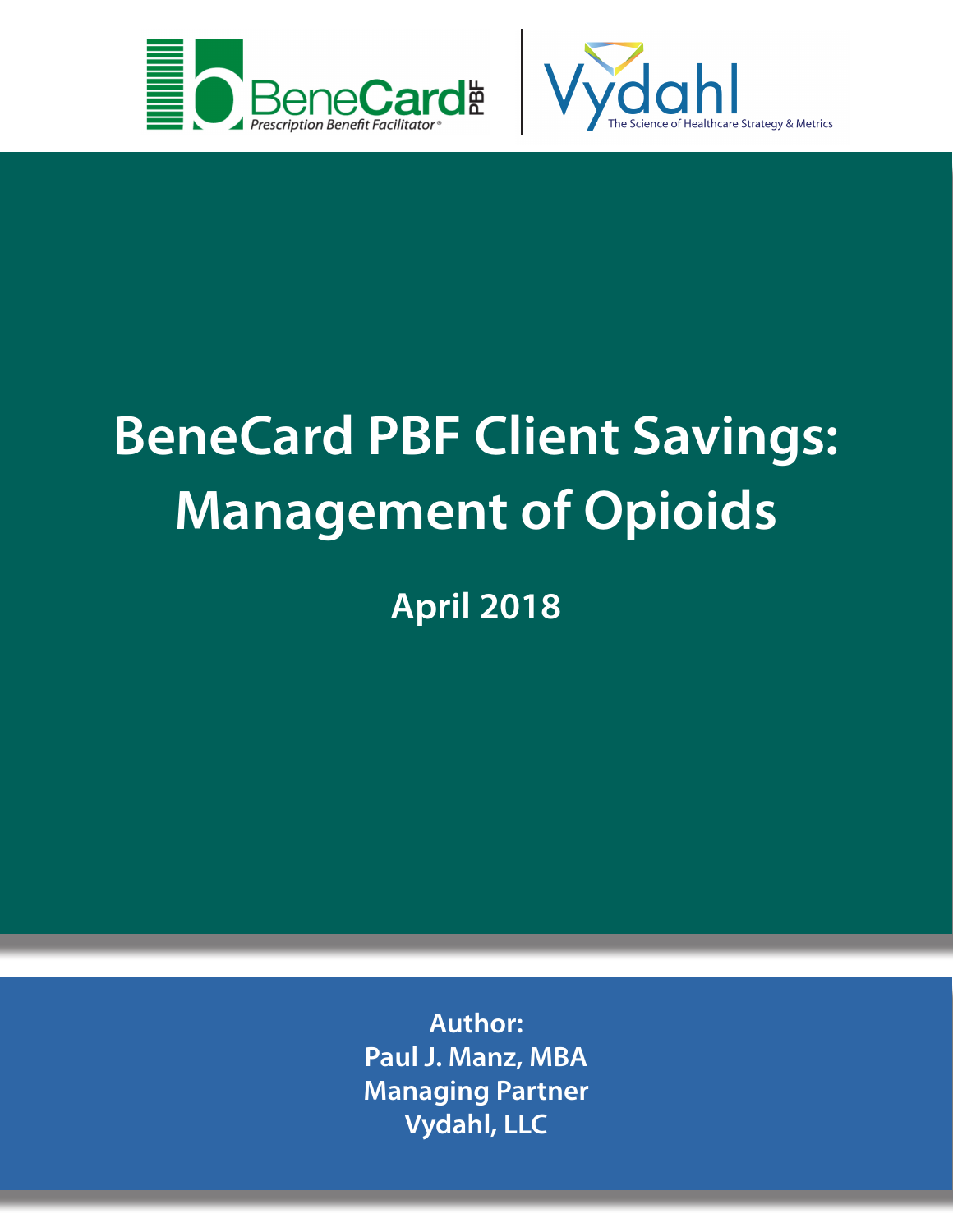

# Table of Contents

| Page |
|------|
|      |
|      |
|      |
|      |
|      |
|      |
|      |
|      |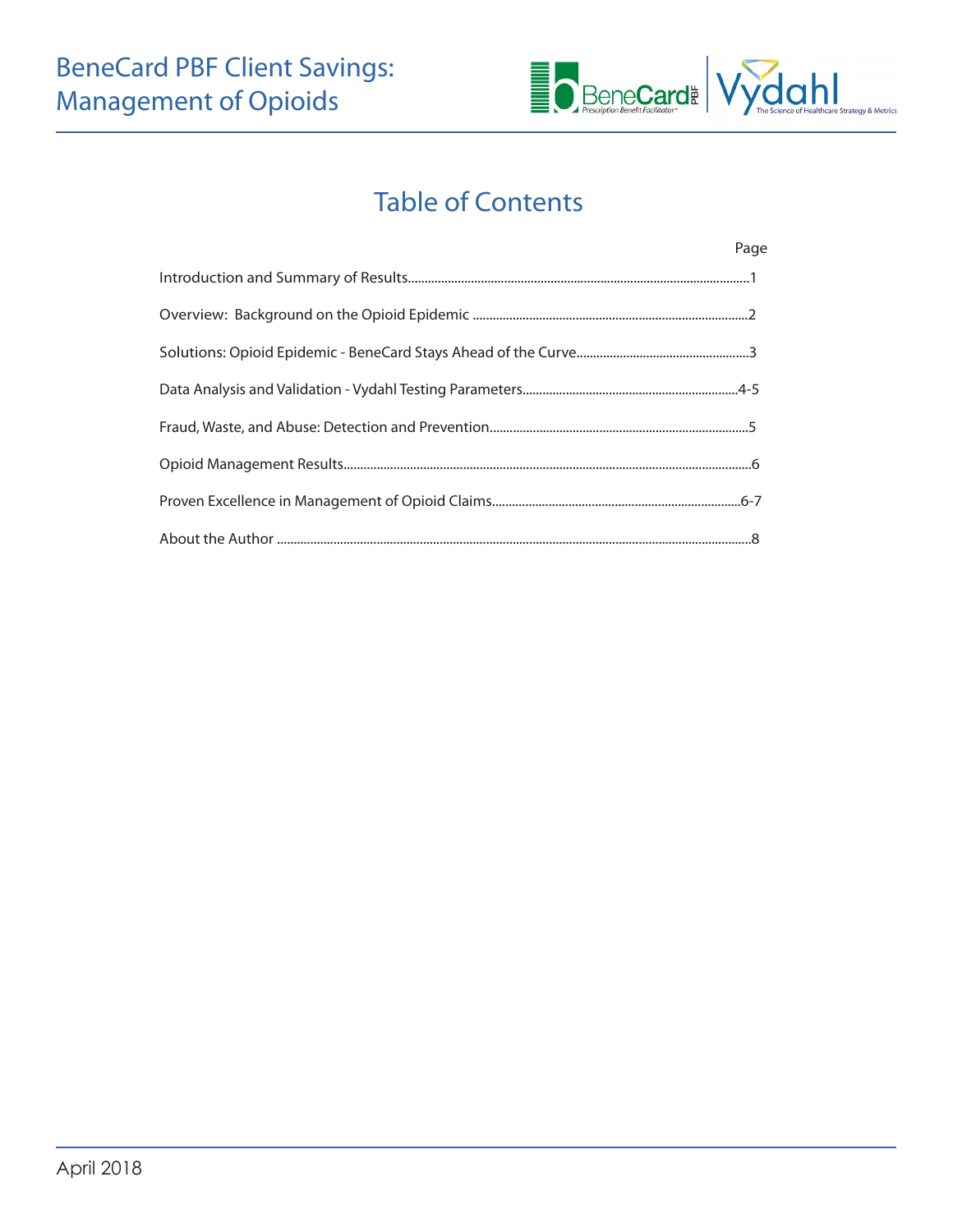

## **Introduction and Summary of Results**

BeneCard Prescription Benefit Facilitator (PBF) is a full-service, independent pharmacy benefit manager (PBM) that provides programs that deliver clinicallydriven cost savings.

Fully integrated at the point of sale through BeneCard's advanced, proprietary claims system, the company's comprehensive suite of clinical oversight programs proactively identifies waste and inappropriate and dangerous care. These programs maximize positive healthcare outcomes, drug safety, and proper use of medications.

Opioids are controlled substances used to treat chronic and acute pain. Though they provide benefits to some patients experiencing chronic pain, they can cause serious harm and death because of their addictive nature when used inappropriately. Over the past two decades, opioids have become a go-to solution to address post-surgical pain, as well as to relieve cancer pain. Overutilization trends have now led to significant increases in opioid addiction and death across the nation. Examples of medications in this therapeutic category include fentanyl, hydrocodone, hydromorphone, meperidone, methadone, morphine, oxycodone and oxymorphone.

BeneCard's state-of-the-art, proprietary claims processing platform provides proactive, industry-leading oversight to help address and prevent such dangerous overutilization.

The Vydahl Group, an independent, leading healthcare data and analytics company, reviewed BeneCard's opioid management through the company's Fraud, Waste and Abuse (FWA) program. To accomplish this review, Vydahl conducted an opioid claims analysis, based on a robust set of data provided by BeneCard.

While the opioid crisis is now national news, BeneCard has been ahead of the curve, effectively managing opioid prescriptions since 2009.

Vydahl's findings, which are summarized in this document, validate that BeneCard's FWA program provides substantial savings and improved quality of care.

Through the 20-month period ending in August of 2017, the cost per covered member for opioid medication has been reduced by 21% per member per month for BeneCard clients. This result is primarily due to a 14% reduction in the quantity of opioid prescriptions per opioid-utilizing member. Overall, opioids as a percent of total prescriptions have declined by more than two thirds.

In early 2017, BeneCard introduced a leading approach to addressing addiction, well in advance of its competition. At that time, BeneCard reduced its standard quantity limit for opioids to five days at initial fill. This resulted in a more than 71% reduction in initial fill quantities. This approach eliminates waste and protects patients and their family members from increased risk factors for opioid addiction.



#### **Results from BeneCard's Opioid Utilization Management Programs**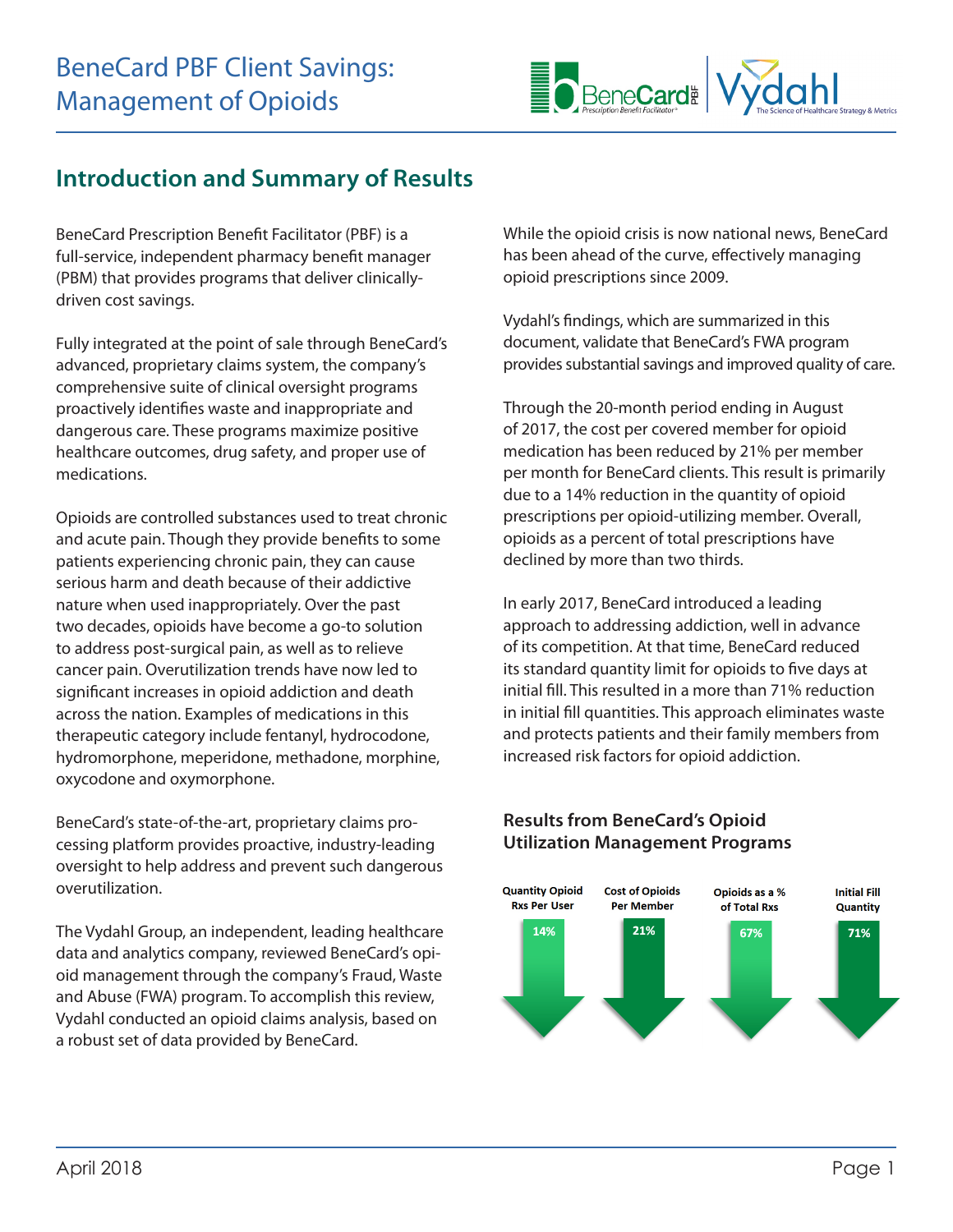

## **Overview: Background on the Opioid Epidemic**

**What the Epidemic Looks Like:**



*Data sourced from: Rudd RA, Seth P, David F, Scholl L. (2016, Dec 16) Increases in Drug and Opioid-Involved Overdose Deaths - United States, 2010-2015.* 

*Retrieved from: http://dx.doi.org/10.15585/mmwr.mm655051e1*

Utilization of opioids in the U.S. continues to increase year after year. Until recently, the opioid crisis was a largely unacknowledged killer, thriving within a complex healthcare system. By 2017, however, the opioid epidemic had entered the public consciousness, attracting national attention in the media and at all levels of government.

In the United States, drug overdose deaths continue to increase, with a majority of drug overdose deaths (66%) related to opioid use. The number of opioid overdose deaths (including both prescription opioids and heroin) multiplied five times in the period spanning 1999 to 2016. More than 600,000 people died from drug overdoses from 2000 to 2016. On average, 115 Americans die every day from an opioid overdose.3

#### **Opioid Overdose Death Rates**



*Age-adjusted deaths per 100,000 individuals for natural and semisynthetic opioids from 2014 to 2015, by census region of residence.*

*Data Sourced from: CDC/NCHS, National Vital Statistics System, Mortality. CDC Wonder, Atlanta, GA: US Department of Health and Human Services. https://wonder.cdc.gov*

The White House Council of Economic Advisers (CEA) published a national report in November of 2017, stating that the total cost of the opioid crisis has reached \$504 billion, including the value of lives lost to the epidemic. This equals 2.8% of the gross domestic product.<sup>1</sup> The numbers are based upon a revised methodology of analysis, which included both the impact of healthcare expenditures and earnings lost due to fatalities, as well as the impact of valuable activities in life other than those that are work-related. These numbers are a significant increase from the \$79.9 billion calculated from 2013 values and adjusted for inflation to 2015 levels.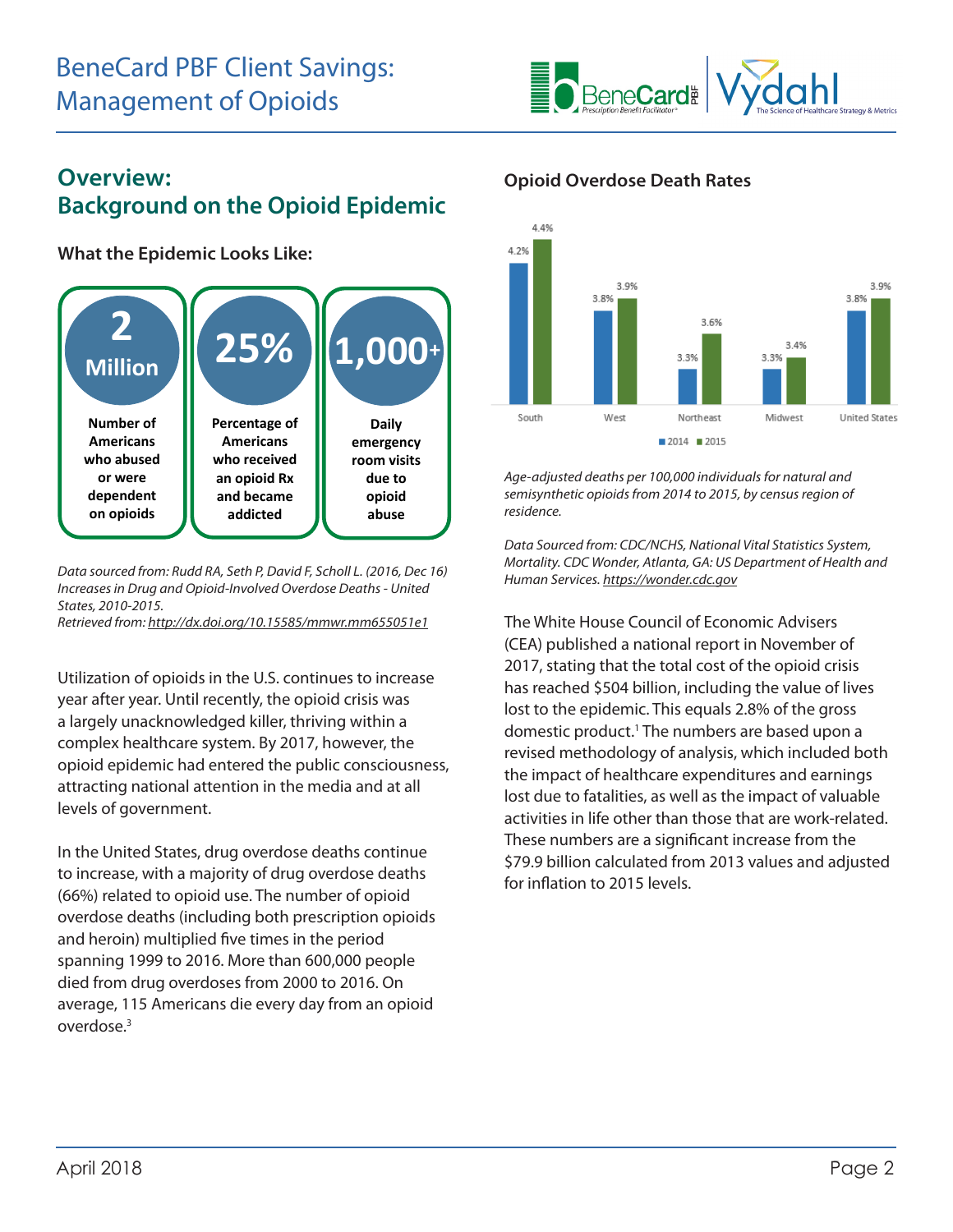

In 2017, the Center for Disease Control and Prevention (CDC) released a report on opioid prescribing characteristics and their relationship to the potential for long-term opioid abuse. Researchers found that the probability of long-term opioid use increases most sharply in the first days of therapy, particularly after seven days, and to an even greater degree when one month of opioids has been prescribed. This risk levels off after approximately 12 weeks of therapy. Rates of long-term use were relatively low in patients who had at least one day of opioid therapy, with just 6% of these patients still on opioids one year later. The rate increased significantly when patients were prescribed eight days or more of prescription opioids, with 13.5% of these patients still taking opioids one year later. When patients were prescribed opioids for 31 days, 29.9% were still using prescription opioids one year later.<sup>5</sup>

Once the issue of opioid overutilization was officially recognized as a national epidemic in 2017, programs to combat its strength and scope began to take shape across the healthcare industry.

# **Solutions: Opioid Epidemic – BeneCard Stays Ahead of the Curve**

While the opioid crisis is now national news, BeneCard has been actively managing opioid prescriptions since 2009, when it unveiled its internally developed, state-of-the-art claims processing platform. This includes strict concurrent drug utilization reviews, prior authorization protocols, and quantity limits to proactively control utilization, as well as comprehensive reporting and analysis to support retrospective reviews for safety. Through its enhanced management of opioid medications, BeneCard has helped to control inappropriate opioid utilization, helping plan sponsors to protect their members.

As an initial national solution, the Centers for Disease Control and Prevention (CDC) published its "Guidelines for Prescribing Opioids for Chronic Pain" in 2016.<sup>4</sup> According to *Health Affairs*, these guidelines have led to a cost savings of approximately \$15,000 per patient per year.2 Given the statistics around today's opioid epidemic, merely following the CDC guidelines is not enough. To provide comprehensive patient safety measures, BeneCard has developed programs that go beyond the CDC guidelines to prevent fraud, waste, and abuse, and to guide safe and appropriate prescription opioid utilization. These are described in the summary of BeneCard's programs.

Prescribing practices for opioids vary greatly from state to state, which results in a wide range of regional differences. Since there is a direct link between prescribing rates and opioid abuse, the CDC established its guidelines for opioid prescribing to normalize these prescribing habits.



*Data sourced from: https://www.cdc.gov/drugoverdose/data/statedeaths.html*

*Health Affairs* also notes that better prescription opioid management is possible when PBMs automatically apply opioid management strategies to plan designs, with an option for the plan sponsor to opt out if they do not wish to use the standard protocols.2 This type of setup includes automatically applying safeguards such as quantity limits, step therapy, and starter dose programs aimed at ensuring appropriate opioid dispensing.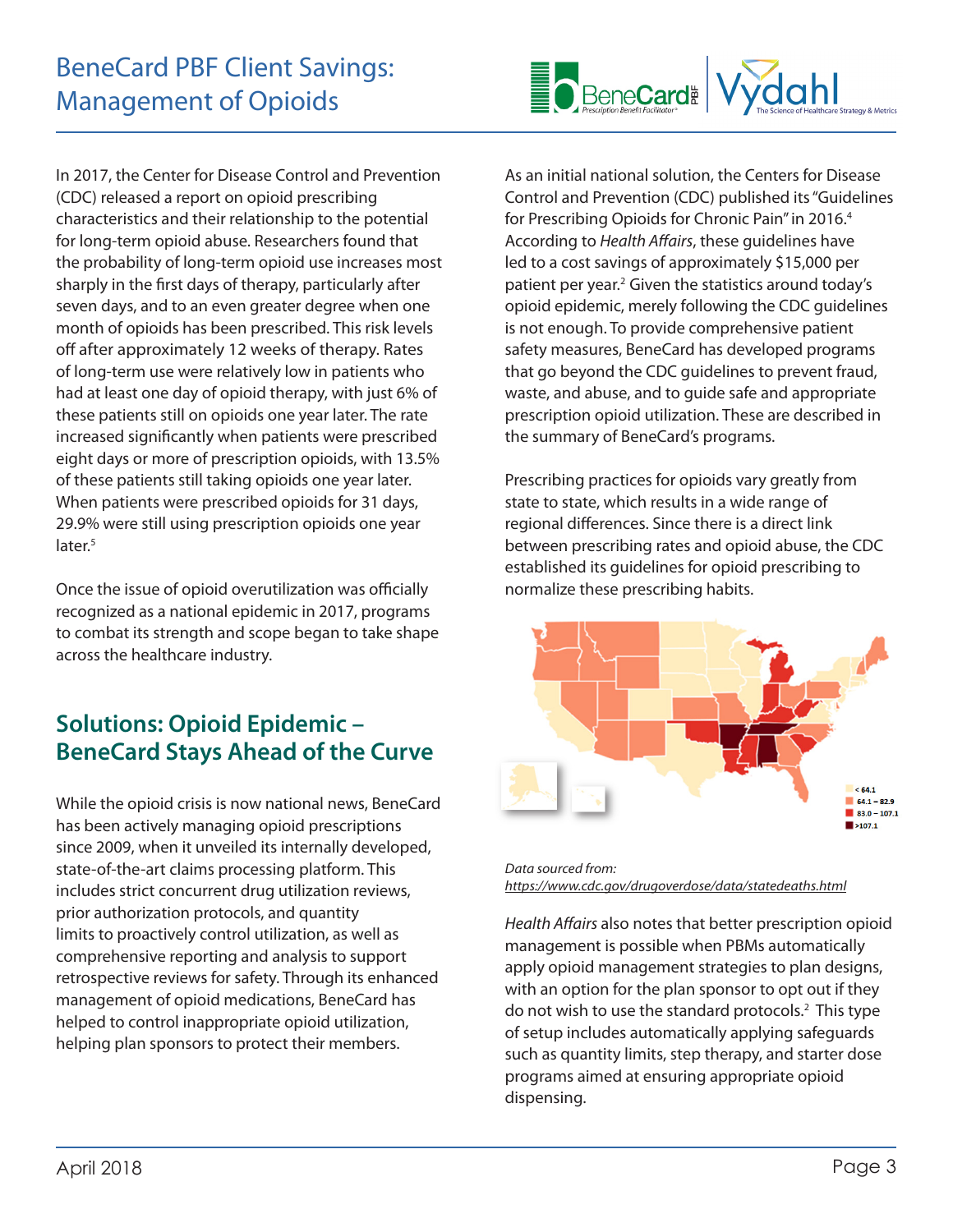

Based on the available research, BeneCard applied tougher rules to clinical controls for opioid utilization by implementing a 30-day limit on opioid prescriptions at both retail and mail order. The clinically-advanced PBM subsequently added a starter dose program that limits initial fills to a five-day supply where state laws have not already strictly limited the amount.

These programs are automatically applied as a standard element across BeneCard's book of business to control opioid addiction levels and abuse. Clients may opt out if they wish to implement different controls; however, the goal of BeneCard's programs is to reduce the risk of addiction and keep members safe by minimizing the potential for long-term reliance on opioids.

#### **Addiction Rate by Initial Fill Quantity**



Average Days Supply of Initial Fill

*Data sourced from: Shah A, Hayes CJ, Martin BC. (2017, Mar 17) Characteristics of Initial Prescription Episodes and Likelihood of Long-Term Opioid Use - United States, 2006–2015. Retrieved from: http://dx.doi.org/10.15585/mmwr.mm6610a1*

## **Data Analysis and Validation**

**Overall Vydahl Testing Parameters:**

Vydahl reviewed the statistics for overall clinical results from all pharmacy claims for all groups individually and in aggregate. The results of Vydahl's analysis are detailed below.

#### **Discussion and Analysis of BeneCard PBF's Opioid Management Through Fraud, Waste, and Abuse Prevention**

BeneCard has developed policies and clinical oversight programs to address fraud, waste, and abuse (FWA) in a manner that is consistent with State and Federal guidelines.

BeneCard has stated that it is committed to improving the healthcare system, ensuring the integrity of its clients' plans, and keeping members safe by detecting, addressing, and preventing instances of fraud, waste, and abuse. This is evident in the foundation of its system and claim processing rules, which were designed to provide thorough clinical oversight at the point of sale before medications are dispensed, helping to prevent issues before they occur.

The BeneCard claims processing system flags suspicious activity at the pharmacy – the point of sale. Flagged claims require review, and cannot be pushed through by the dispensing pharmacist before appropriate action is taken. In some cases, the dispensing pharmacist may be able to address the situation themselves, making corrections when warranted, to ensure that the claim is handled properly. For example, the pharmacist can verify at the counter that an appropriate amount of medication is being dispensed. In other instances, a BeneCard pharmacist must review the issue with the prescriber.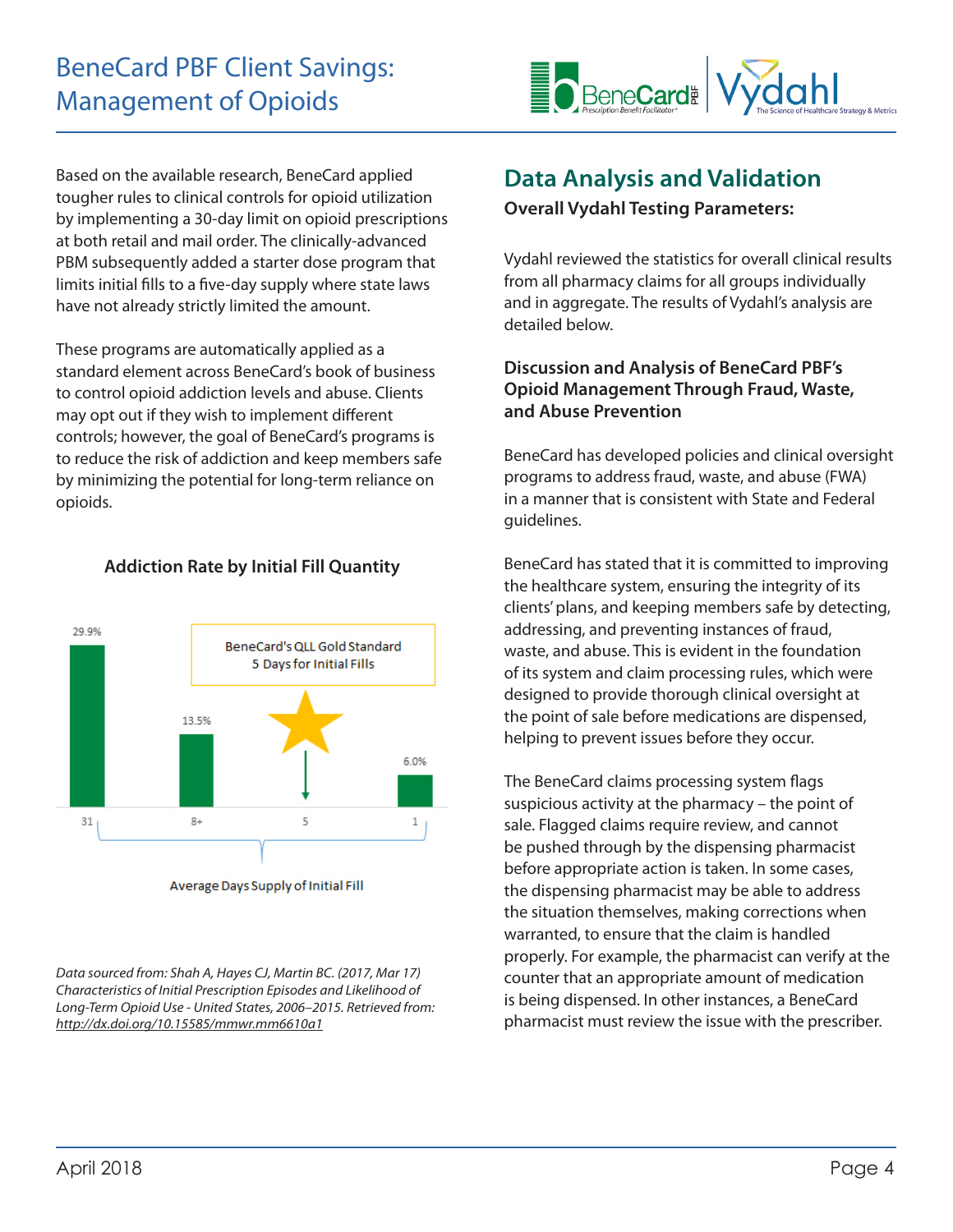This process determines whether the medication is safe and appropriate for the member, and rules out potential fraud, waste, or abuse. The following elements are flagged for review and must be addressed before any medication is dispensed:

- Is the claim a duplicate claim?
- • Is the prescription eligible for refill, or is it too soon?
- Is the medication quantity appropriate?
- Considering all medications the patient is taking, is the cumulative morphine-equivalent quantity-perday amount safe?
- Is the day supply appropriate?
- Is the dosage too high for the medication?
- Is the claim request based on an expired prescription?
- Does the member appear to be stockpiling medication?
- Is the member taking a similar medication that would provide a duplicate therapy?

#### **Comprehensive Utilization Review**

BeneCard combines technology, reporting analysis, and clinical expertise to address possible fraud, waste, and abuse. This includes identifying members who appear to engage in the following:

- • Using medication quantities beyond the appropriate medical norm
- Using multiple physicians and/or pharmacies
- Using multiple controlled substances
- Showing complex patterns of use



## **Fraud, Waste, and Abuse: Detection and Prevention**

Evidence of BeneCard's effective management of fraud, waste, and abuse, and its role in addressing safe and appropriate use of opioid medication, can be found in the following example.

Following strict safety protocols, BeneCard identified a member who had submitted multiple oxycodone prescriptions indicative of duplicate therapy. These prescriptions were flagged as requiring clinical review due to questionable utilization. As a result of the review process, the prescriber was found to be involved with theft, overprescribing of narcotics, and writing fraudulent prescriptions. The claims for oxycodone were rejected, and the prescriber is no longer working with the practice. In addition, restrictions were put in place to require clinical review of all controlled substances for the member in question.

BeneCard has not processed any claims for controlled medications for that member since the investigation took place. This has helped to prevent potentially illegal activity meant to obtain prescription opioids, and has saved the client from unnecessary and inappropriate costs.

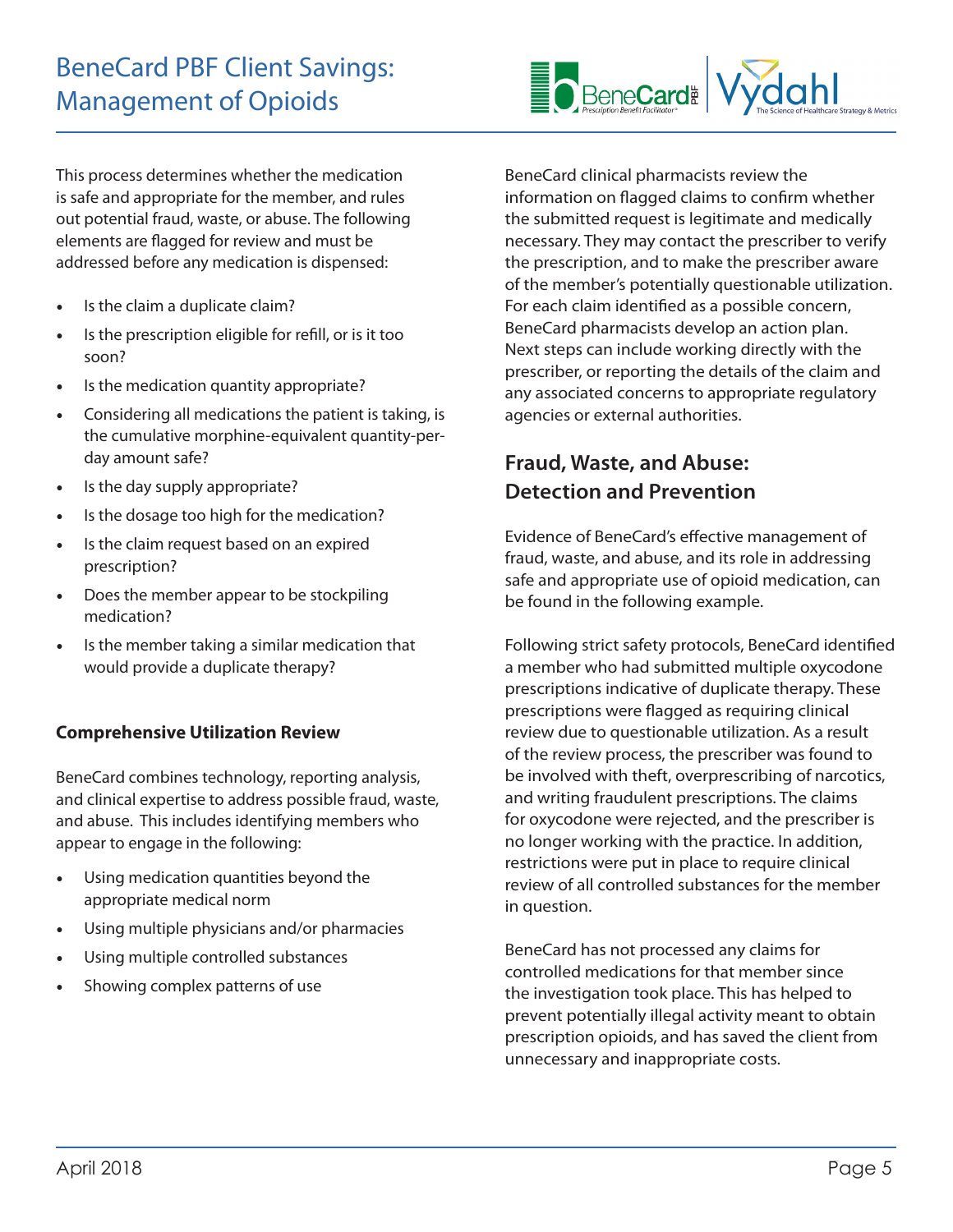

The table below provides a record of the claims that prompted the investigation, and demonstrates the pattern of excessive prescribing flagged by BeneCard for review.

| <b>Medication</b> | <b>Prescriber</b> | <b>Quantity</b> | <b>Day Supply</b> | <b>Timing of Prescription</b> |
|-------------------|-------------------|-----------------|-------------------|-------------------------------|
| Oxycodone 30mg    | Doctor 1          | 120             | 30                | Month 1                       |
| Oxycodone 15mg    | Doctor 1          | 120             | 30                | Month 2                       |
| Oxycodone 30mg    | Doctor 1          | 120             | 30                | Month 3                       |
| Oxycodone 15mg    | Doctor 1          | 60              | 30                | Month 3                       |

# **Opioid Management Results**

BeneCard's enhanced management of opioid medications has helped to reduce prescription opioid utilization, and to ensure that prescription opioids are being used appropriately. The result is evidenced in the 20-month period ending in August of 2017, during which the amount spent on opioid medications was reduced by 21% per member per month.

A detailed review of this decrease in cost demonstrates that the savings is primarily due to a 14% reduction in the quantity of opioid prescriptions per utilizing member, coupled with a 1% reduction in the quantity of medication units per each claim. BeneCard has also reduced the percentage of opioid claims vs. total claims by 67% from 2014 to 2017 (shown in the chart *Opioid Claims vs. Total Claims*).

BeneCard's current opioid management programs exceed the prescribing guidelines released by the CDC in 2016. The company's proactive and unwavering focus on quality of care and member safety is well-supported by their comprehensive clinical programs, which have been in place for many years prior to the release of the 2016 CDC guidelines. These programs offer extensive protections to both members and plan sponsors.

### **Proven Excellence in Management of Opioid Claims**

For all plan sponsor groups, BeneCard has measurably reduced the percentage of opioid claims relative to total claims on an annual basis. The graph below charts this reduction from January 2014 through August of 2017. During this time, BeneCard reduced opioid utilization by 67% through its state-of-the-art claim processing system and clinical protocols, which are aligned to keep members safe. This result is driven by the savings trend in the decreased quantity of units dispensed per claim and the decreased quantity of prescriptions filled per covered lives. The reduction in fill rate is the direct result of BeneCard's gold standard approach to detecting fraud, waste, and abuse, combatting exceptionally high national trends.

BeneCard's programs reduce inappropriate prescription patterns on the front end and prevent unnecessary refills in the long run.

#### **BeneCard Percentage Reduction of Opioid Claims vs. Total Claims**

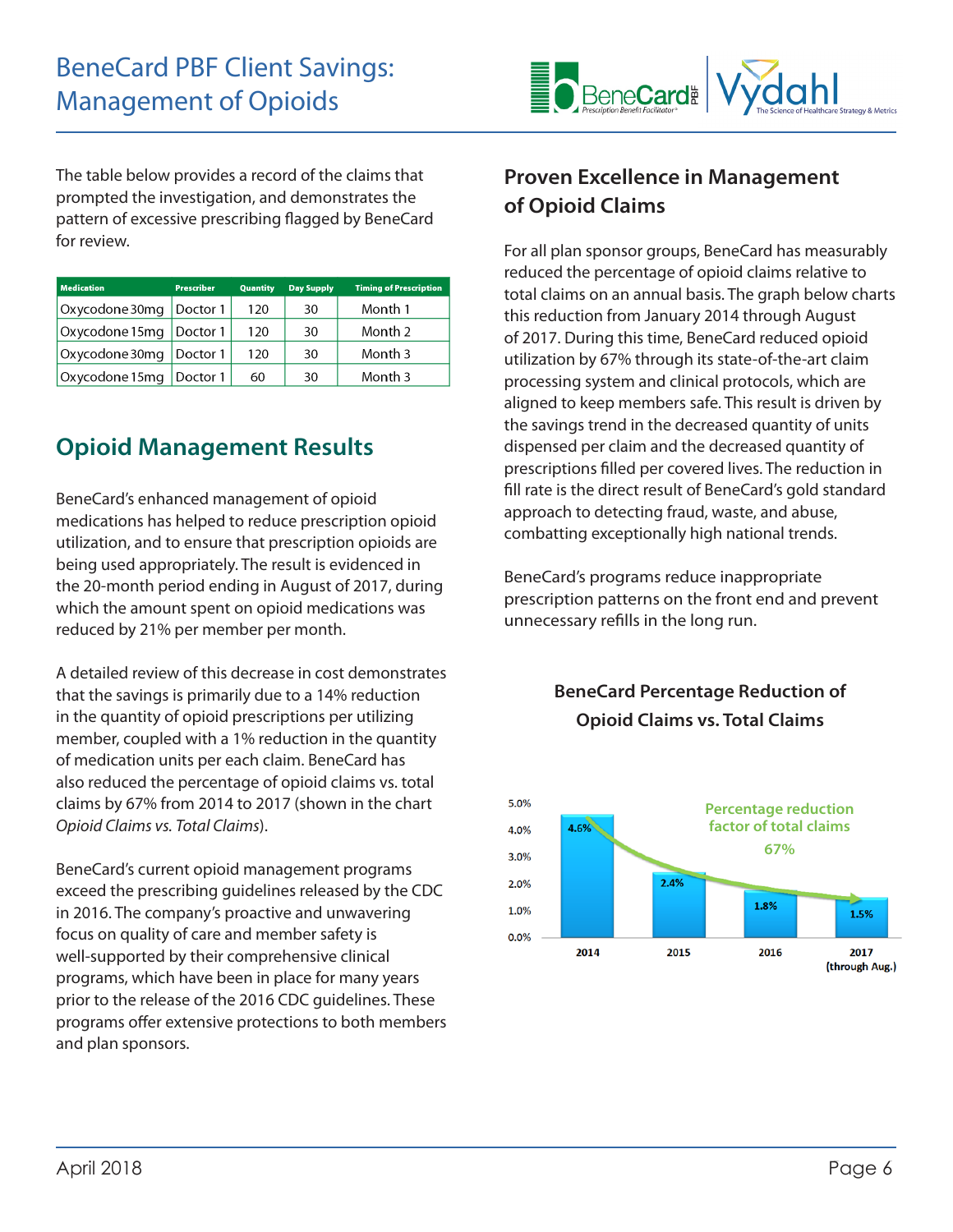Data from two of BeneCard's key accounts shows the impact of group-specific results. Savings based on effective management of opioid prescriptions have been significant during the time these clients have had their prescription benefit plan managed by BeneCard. The graphs below reflect each group's savings, on a percentage basis, compared to the previous year.

One client, a county government, experienced a downward trend in the quantity of opioid prescriptions versus total prescription claims. BeneCard's fraud, waste, and abuse management program generated a significant decrease in opioid claims as a percentage of total claims. Over the same time period, the quantity of opioid prescriptions versus the number of covered lives consistently showed a negative percentage trend.



**Opioid Trends** County Government

Note: Percentages represent the change from the prior year.

The trend reduction in 2015 is a result of BeneCard's datamining program that led to changes in Quantity Limits, Step Therapy, and Prior Authorization protocols to address any problematic trends identified.



Another client, a large government union, experienced similar results. The quantity of opioid prescriptions versus total prescription claims remained a negative percentage trend for each year. During that same time period, the quantity of opioid prescriptions versus the number of covered lives followed an overall downward trend.



Note: Percentages represent the change from the prior year.

## **Summary**

While the opioid crisis has been prominent in local and national news outlets over the past year, BeneCard has provided effective prescription opioid management designed to safeguard members and prevent fraud, waste, and abuse for many years. As shown in Vydahl's analysis of BeneCard's opioid management programs, BeneCard's programs have delivered positive results both overall and at the group-specific level.

As verified above, BeneCard PBF has reduced, for all groups, the percentage of opioid claims relative to total claims during the time frame analyzed. This trend is driven by the decreased quantity of units dispensed per claim and the decreased quantity of prescriptions filled per covered lives.

BeneCard's enhanced management of opioid medications has effectively combatted alarmingly high national trends of overutilization, resulting in a 67% decrease in opioid utilization across its book of business.